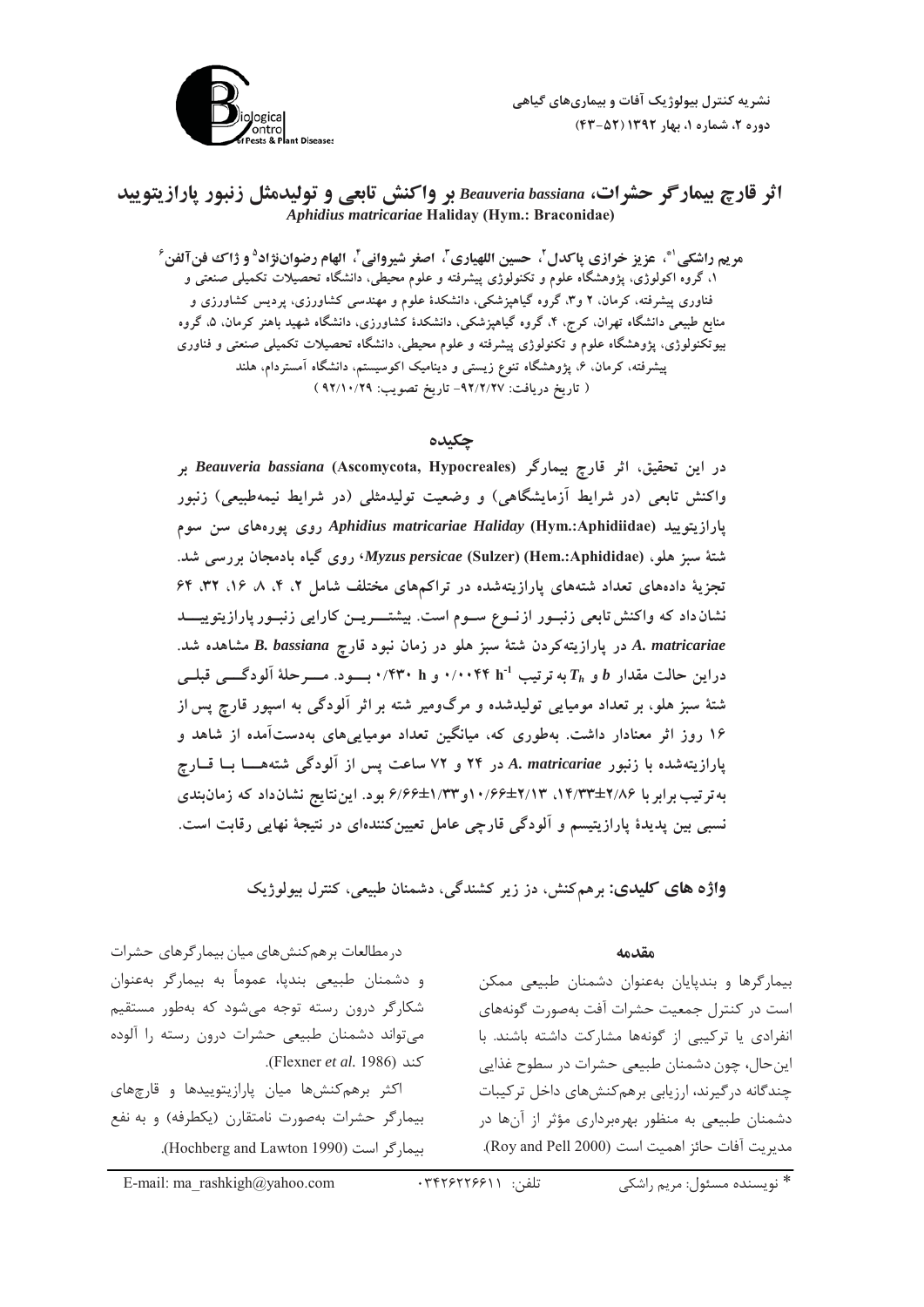با این حال، زمانبندی نسبی بین پدیدهٔ پارازیتیسم و آلودگی قارچی در نتیجهٔ نهایی رقابت، تعیین کننده است. برهم كنش هاي تضعيف كنندهٔ ميان دشمنان طبيعي ممکن است با جدایی زمانی یا مکانی کاهش یابد یا از آن اجتناب شود. بر این اساس، برهم کنشهای مثبت میان دشمنان طبیعی حشرات آفت به وفور مشاهده شده است و می توان این پدیده را داخل اگرواکوسیستمها دستکاري يا تقويت کرد (Roy and Pell 2000).

دو دستهبندی برای برهم کنش میان بیمارگرها و دشمنان طبیعی بیان شده است که اولین دسته شامل جنبههای زیانبار برهم کنشهای میزبان ـ پارازیتویید ـ بيماركر است: ١. مرك قبل از بلوغ ميزبان، ٢. مرك پارازيتوييـــد به علــت سمــوم توليدشـــدۀ بيمــارگر، ٣. جذاب نبودن ميزبان از نظر تخهرريزي پارازيتوييــد، ۴. تغییر میزبان از نظـر تغذیــــهای یا فیـــزیولوژیکـــی، ۵. آلودگی مستقیم پارازیتویید و ۶. جلوگیری از مقاومت يارازيتوييد.

دومین دسته شامل جنبههای سودمند برهم کنش های میزبان ـ پارازیتویید ـ بیمارگر است: ۱. اثر پدیدهٔ پارازیتیسم بر حساسیت میزبان و ۲. نقش پارازیتوییدها بهعنوان ناقلين مكانيكي وبيولوژيكي بيماركرها .(Brooks 1993)

مطالعـات دربــارة برهـــم كنـــش ميــان عوامــل کنترل بیولوژیک اغلب به آزمایش برهمکنشهای غذایی، بدون توجه به سایر جنبههای روابط میان گونهها محدود می شود (Roy and Pell 2000).

قارچ بیمار گر , Beauveria bassiana (Ascomycota (Hypocreales با دامنهٔ میزبانی وسیع بیش از ۲۰۰ گونه از ۹, استهٔ حشرات , ا آلوده می کند (Feng et al. 1994). بنابراین، قارچ مذکور تهدیدی جدی برای موجودات غير هدف است.

Aphidius matricariae Haliday زنبور يارازيتوييد (Hym.:Braconidae) پارازيتوييد مهم شتهٔ سبز هلو است و Myzus persicae (Sulzer) (Hem.: Aphididae) ۴۰ گونهٔ مختلف از شتهها متعلق به ۲۰ جنس را پارازیته می کند (Giri et al. 1982). لازم به ذکر است که اطلاعات بسیار کمی در مورد کاربرد تلفیقی سازگار بین

A. فارچ بیمارگر B. bassiana و زنبور یارازیتویید matricariae در مدیریت تلفیتی آفات با بررسی واکنش تابعی و وضعیت تولیدمثلی زنبور پارازیتویید وجود دارد.

هدف از انجام این تحقیق، تعیین اثر قارچ بیمارگر B. bassiana بر واكنش تابعى (در شرايط آزمايشگاهى) و وضعیت تولیدمثلی (در شرایط نیمهطبیعی) زنبور  $M$ . بوی شتهٔ سبز هلو، M. M. وی شتهٔ سبز هلو، persicae است.

### مواد و روشها

### يرورش گياه

آزمایش ها روی گیاه بادمجان واریتهٔ Black beauty انجام شد. ابتدا، بذرهای گیاه داخل گلدانهای پلاستیکی به قطر ۱۵ و ارتفاع ۱۲ سانتی متر کاشته شده و سپس، در مرحلهٔ دو برگی در لیوانهای پلاستیکی به قطر ۷ و ارتفاع ۸ سانتی متر بهطور جداگانه نشا شدند. از گیاهان ۶۰ روزه در تمامی آزمایشها استفاده شد. يرورش گياه بادمجان در گلخانهٔ گروه گياهيزشكي دانشگاه تهران در دمای ۲\$±۲۵ درجهٔ سلسیوس انجام شد.

### يرورش شتة سبز هلو

در ابتدا، شتهٔ سبز هلو از مزرعهٔ بادمجان، در اواخر شهریور، از کرج جمعآوری و به آزمایشگاه منتقل شد. پس از اطمینان از انگلی نبودن شتهها با پارازیتوییدها، روی گیاهان بادمجان در اتاقک رشد با دمای ١±٢١ درجهٔ سلسیوس، رطوبت نسبی ۵±۶۰ درصد و دورهٔ نوری ۱۶:۸ (روشنایی:تاریکی) قرار گرفتند. شتهها شناسایی شدند و در همهٔ آزمایشها از پورههای سن سوم شته استفاده شد. بدین ترتیب که تعدادی از افراد کامل ماده به مدت ١٢ ساعت پورهزايي کردند؛ سپس، مادهها حذف و پورههای سن سوم استفاده شدند.

A. matricariae یرورش زنبور یارازیتویید

تعدادی از شتههای سبز هلو جمعآوریشده از مرزعهٔ بادمجان در کرج پس از نگهداری در آزمایشگاه تبدیل به مومیایی شدند. زنبورهای کامل پس از خروج از شتههای مومیاییشده داخل قفسی از جنس پلکسی گلس به ابعاد ۵۰×۶۰×۰ سانتی متر در اتاقک رشد با شرایط دمایی ۱ ±۲۵ درجۀ سلسیوس، رطوبت نسبی ۵±۷۰ درصد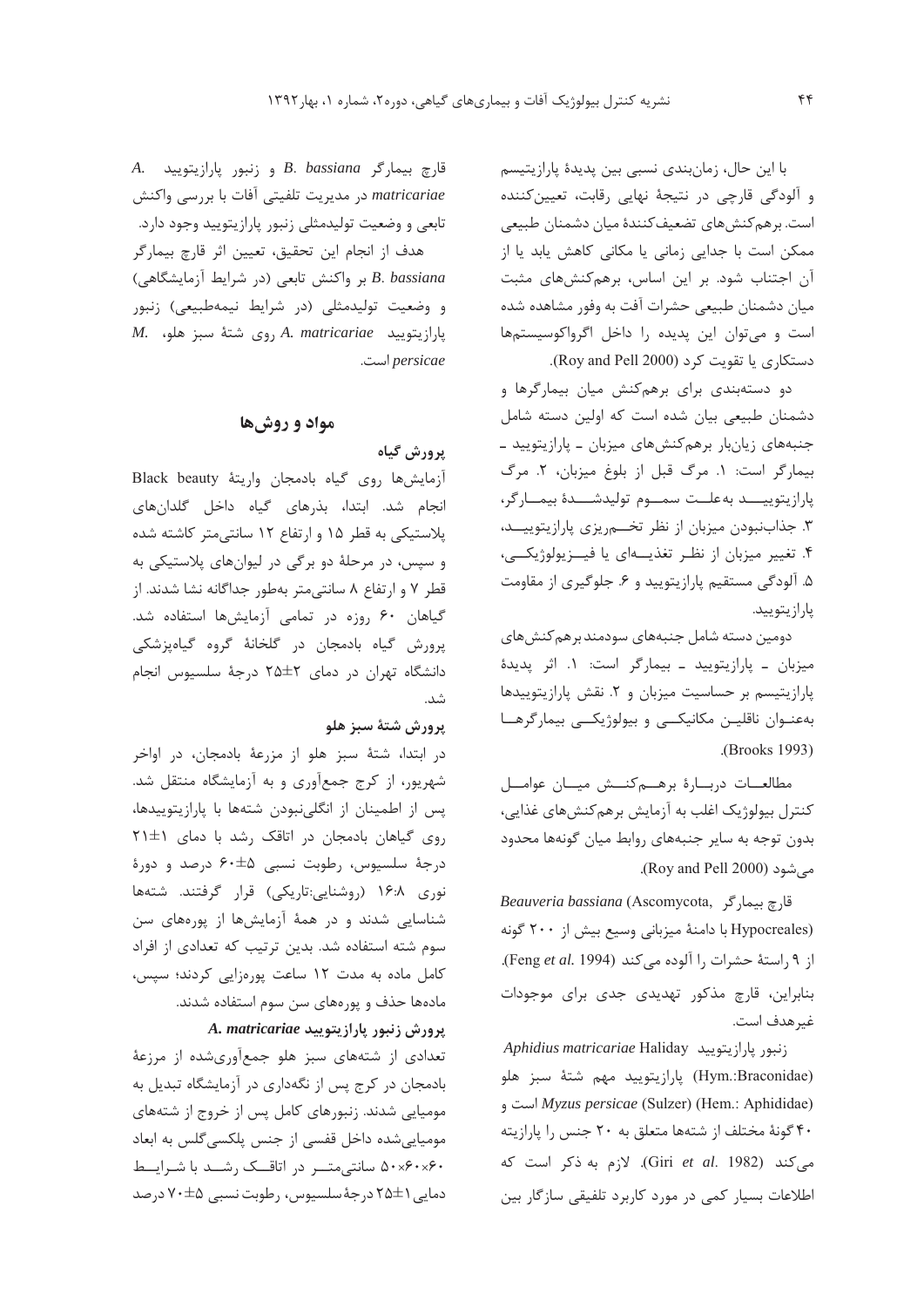و دورهٔ نوری ۱۶:۸ (روشنایی:تاریکی) پرورش یافتند. ابتدا، گروهی از پورههای سن سوم به مدت ۸ ساعت در معرض افراد مادة جفتگيري كردة زنبور پارازيتوييد قرار گرفتند. پس از حذف افراد ماده، شتههای مومیایی شده تا زمان خروج افراد كامل زنبورهاي پارازيتوييد نگهداري و از مادههای یک روزه در آزمایشها استفاده شد.

### تهیه و نگهداری کنیدی های قارچ جدایه B. bassiana **EUT116**

پس از عبوردادن قارچ از بدن شتهٔ سبز هلو و احیای قدرت جوانەزنى آن، قارچ روى محيط كشت حاوى Sabouraud dextrose agar (SDA) به علاوه مخمر به مدت ٢ هفته كشت شـد. پس از توليـد كنيـدى، محیطهای کشت طی شب در زیر هود خشک و در الولههای شیشهای جمعآوری ( Hansen and Steenbery 2007) و در داخل دسیکاتور حاوی سلیکاژل در دمای ۵ درجهٔ سلسیوس ذخیره شدند. بدین ترتیب کنیدیها می توانند تا ۶ ماه قدرت جوانهزنی خود را حفظ کنند. برای اجرای آزمون زندهماندن کنیدیها، ۴ پتریدیش حاوی SDAY با سوسیانسیونی از کنیدی به مدت ١٨ ساعت در دمای ۲۵ درجهٔ سلسیوس تلقیح شد. سپس، تعداد کنیدیهای جوانهزده در چهار منطقه از هر پتری شمارش و درصد آن محاسبه شد. در این حالت طول لولهٔ تندشی برابر با قطر کنیدی بود. درصد جوانهزنی کنیدیها ۱۰۰ درصد تعیین شد.

## تعييــــن غلظـــتھـــــاي مختلـــف جــــدايـــ **B.** bassiana EUT116

برای تعیین غلظتهای حداقل (زیرکشندگی) و حداکثر و LC<sub>95</sub> بابتدا، سوسپانسیونی از کنیدی قارچ در EC<sub>10</sub> ۰/۰۲ درصد Tween 80 در آب مقطر استریل تهیه و سیس، به منظور جداکردن رشتههــای میسلیومـــی از کنیدیها، از گلولههای شیشهای و ورتکس (vortex) استفاده شد. بعد از عبوردادن سوسپانسیون از پارچهٔ ململ دولاية استريل، تراكم كنيدى در واحد حجم با استفاده از گلبول شمار و فرمول ۱۰<sup>۴</sup> ۵x×۱۰ محاسبه و با استفاده از معادلة  $C_1V_1=C_2V_2$  سایسر غلظتهسای مورد نظر یعنے، ۱۰<sup>۴</sup> ۱۰<sup>۵</sup> ۰۱۰ و ۱۰<sup>۸</sup> کنیدی در میلی لیتر تهیه شد و از محلول ۰/۰۲ درصد Tween 80 نیز بهعنوان شاهد استفاده شد. هر واحد آزمایشگاهی شامل دیسک برگی روی آب - آگار ۲ درصد حاوی ۲۰

شتهٔ سن سوم بود. آزمایش برای هر غلظت با ۳ تکرار انجام شد.

Groszek, Kwazor, ) با استفاده از مهپاش دستی (http://www.kwazar.com.pl Jaktorow, Poland, یکبار روی شتههای سن سوم یاشیده شد. دراین حالت، مهپاش در بالا و عمود بر شتههایی بود که روی دیسک برگی بادمجان داخل پتریدیش به قطر ۵/۸ سانتی متر روی آب - آگار ۲ درصد قرار داشتند. طی۱۰ روز و بهصورت روزانه پس از پاشش قارچ روی شتهها، مرگ آنها بر اثر قارچ ثبت شد. دادههای حاصل با استفاده از نرمافزار POLO-PC 2002 تجزيه شد و مقدار دز حداقل  $LC_{95}$  (زیرکشندگی) و حداکثر به ترتیب شامل LC<sub>10</sub> و  $C_{10}$ بەدست آمد.

## اثر قـارچ B. bassiana بـر واكنــش تابعــى زنبـــور A. matricariae پارازيتوييد

از دیسکهای برگی روی آب ـ آگار ۲ درصد شرح دادهشده در آزمایشهای قبلی داخل پتریدیش (به قطر ۵/۸ سانتی متر) استفاده شد. تراکمهای مختلف از یورههای سن سه شتهٔ سبز هلو شامل ۲، ۴، ۸، ۱۶، ۳۲ و ۶۴ شته روی هر دیسک برگی قرار گرفت. در هر پتری دیش یک زنبور مادهٔ یک روزه A. matricariae رها شد. پس از ۲۴ ساعت زنبورها از داخل پتریدیشها حذف و شتهها در دمای 1±۲۵ درجهٔ سلسیوس، رطوبت نسبی ۲۰±۷۰ درصد و دورهٔ نوری ۱۶:۸ ساعت (روشنایی:تاریکی) تا زمان تشکیل مومیاییها نگهداری شدند. در تیمارهای حاوی زنبور آلوده به قارچ ابتدا، گروهی از شتههای سن سه با غلظت ۱۰<sup>۲</sup> کنیدی بر میلی لیتر (غلظت زیر کشندگی) تیمار شدند، پس از ۲۴ ساعت، در معرض زنبورهای ماده جفتگیری کردهٔ یکروزه قرار گرفتند. از افراد کامل ظاهرشده در نسل اول در این آزمایش استفاده شد. برای آماده کردن شتههای آلوده نیز ابتدا گروهی از شتههای سن سه با غلظت ۱۰<sup>۲</sup> کنیدی (غلظت زیرکشندگی) آلوده و پس از ۲۴ ساعت، در آزمایش استفاده شدند بهطوری که، تیمارهای زیر بهدست آمد: ۱. زنبور پارازیتوییــد و شتـههــای سالـم، ٢. زنبور يارازيتوييد سالم، شتههــاى آلــوده به قــارچ، ۰۳ زنبور پارازیتویید آلوده، شتههای سالم، ۴. زنبور پارازیتویید و شتههای آلوده به قارچ. نوع واکنش تابعی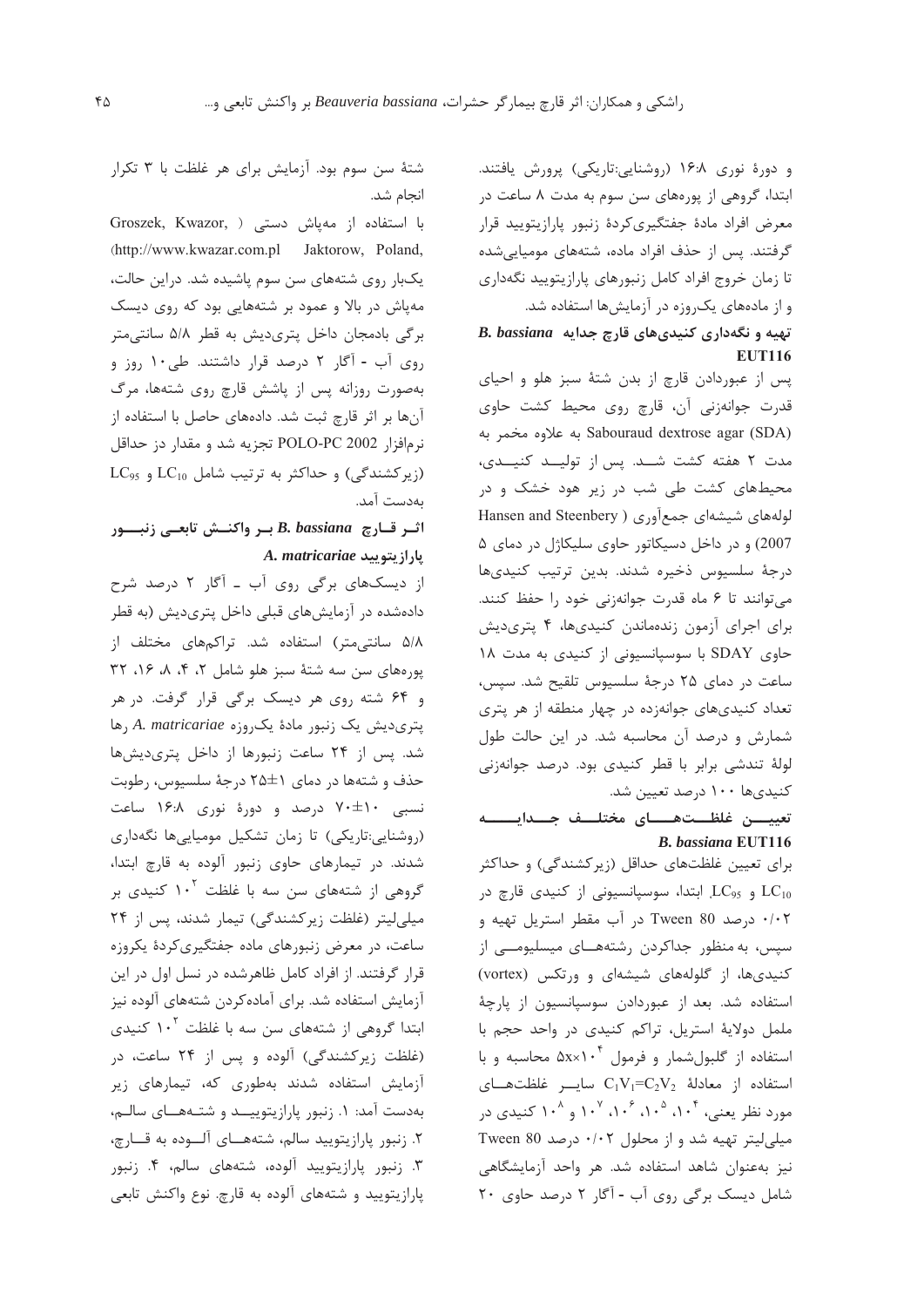برای تشخیص نوع واکنش تابعی از علامت ضریب بخش خطی منحنی (یارامتر P1) استفاده می شود. علامت منفي نشانِدهندة واكنش تابعي نوع II و علامت مثبت بخش خطى نشان دهندة واكنش تابعي از نوع III است. با توجه به اینکه ضریب قسمت خطی مثبت است، برای تخمین پارامترها، دادهها با مدل راجرز برازش داده شد (Rogers 1972):

معادلة ١):

 $N_a = N_0 \{1 - \exp[-(bTN_0)/(1 + bT_h N_0^2)]\}$ 

كه  $N_a$  تعداد ميزبان يارازيتهشده،  $N_0$  تعداد اوليهٔ میزبان،  $T$  کل زمانی که پارازیتویید و میزبان در کنار هم قرار دارند (۲۴ ساعت)، a ضریب حمله،  $T_h$ زمان دستیابی و b مقداری ثابت است.

طرح مربع لاتین برای برآورد اثر آلودگی قبلی با قارچ بر وضعیت تولیدمثلی زنبور پارازیتویید استفاده شد. يس از تجزيۀ واريانس، در صورت معنادارشدن آزمون، مقایسهٔ میانگینها با استفاده از روش توکی در سطح ۵ درصد انجام شد. در صورت نیاز دادهها با  $log n+1$  استفاده از فرمول  $log n+1$  تبدیل شدند.

#### نتايج و بحث

تعييـــن غلظـــتهـــاي مختلـــف جـــدايـــــهٔ **B.** bassiana EUT116 ۱۰ نومای حداقل  $\rm LC_{10}$  و حداکثر  $\rm kLC_{95}$ ۲×۲ نه تر تیب ۱× و ۲× ۲ کنیدی در میلی لیتر محاسبه شد. اثر قارچ B. bassiana بر واكنــش تابعـــى زنبـــور A. matricariae يارازيتوييد براساس نتايج رگرسيون لجستيک، واكنش تابعي زنبور یارازیتویید نسبت به شتهٔ سبز هلو در هر ۴ تیمار انجام شده از نوع سوم بود. در هر ۴ حالت، مشاهده شد ضریب قسمت خطی مثبت و ضریب بخش درجهٔ دوم

منفی است (جدول ۱). برای تخمین پارامترهای واکنش تابعی زنبور پارازیتویید A. matricariae از مدل راجرز استفاده شد (Rogers 1972). زنبور پارازیتویید و پارامترهای آن در هر کدام از حالتهای فوق محاسبه شد. اثر آلودگی قبلی شته با قارچ B. bassiana بر وضعیت

A. matricariae تولیدهشلی زنبور پارازیتویید

گروههای ۱۶تایی از شتهٔ سن سه، ۲۴ و ۷۲ ساعت قبل از شروع آزمايش با قارچ (غلظت LC<sub>95</sub> \* ٢) تيمار شدند. در این آزمایش از جعبههای طلقی مکعب مستطیل به ابعاد ۴۰x۴۰x۵۰ سانتی متر استفاده شد. ۸ گیاه بادمجان ۶۰ روزه در اطراف و ۱ گیاه در مرکز جعبه قرار گرفت. سطح خاک گلدانها با یک کاغذ صافی مرطوب پوشانده شد. در کف جعبه نیز یک لایه ابر به ضخامت ١ سانتی متر گذاشته و با محلول کلرید پتاسیم مرطوب شد. در هر تیمار ۸ شتهٔ آلوده و ۸ شتهٔ سالم به ۸ گیاه محیطی اضافه شدند. سپس، ۳ زنبور ماده و۳ زنبور نر نزدیک گیاه مرکزی در هر قفس رها شدند. قفسها در اتاقکهای رشد با دمای ۲۵±۲ درجهٔ سلسیوس، رطوبت نسبی ۱۰±۷۰ درصد و دورهٔ نوری ۱۶: ۱۶ ساعت ( روشنایی:تاریکی) قرارگرفتند. پس از ۸ روز اجساد حاوی اسپور قارچ و مومیاییهای موجود روی گیاهان شمارهٔ ٢ ،۸،۶،۴ شمارش و ثبت شدند. بقیهٔ گیاهان ۸ روز دیگر هم داخل اتاقک ماندند و سپس، تعداد اجساد حاوی اسپور و شتههای مومیاییشده شمارش شدند. هر تیمار در ۳ تکرار انجام شد. سه قفس نیز شامل شتهٔ سبز هلو و زنبور پارازیتویید بدون آلودگی به قارچ بهعنوان شاهد در نظر گرفته شد.

#### تجزية دادهها

واكنش تابعي زنبور A. matricariae با استفاده از روش جولیانو و نرمافزار SAS بررسی و تجزیهٔ آماری شد (Juliano 2001). این روش در دو مرحله انجام شد: در مرحلهٔ اول نوع واکنش تابعی و در مرحلهٔ بعد دادههای بهدستآمده با مدلهای مناسب برازش و پارامترهای قدرت جست و جو (a) و زمان دستیابی ( Th) محاسبه شد. برای تعیین نوع واکنش تابعی رگرسیون لجستیک نسبت میزبانهای انگلیشده ( $N_a$ ) در مقابل تعداد میزبان اوليه  $(N_0)$  برقرار شد. محاسبهٔ ضرايب رگرسيون لجستیک با استفاده از رویهٔ CATMOD در نرمافزار SAS انجام شد (SAS Institute 1989).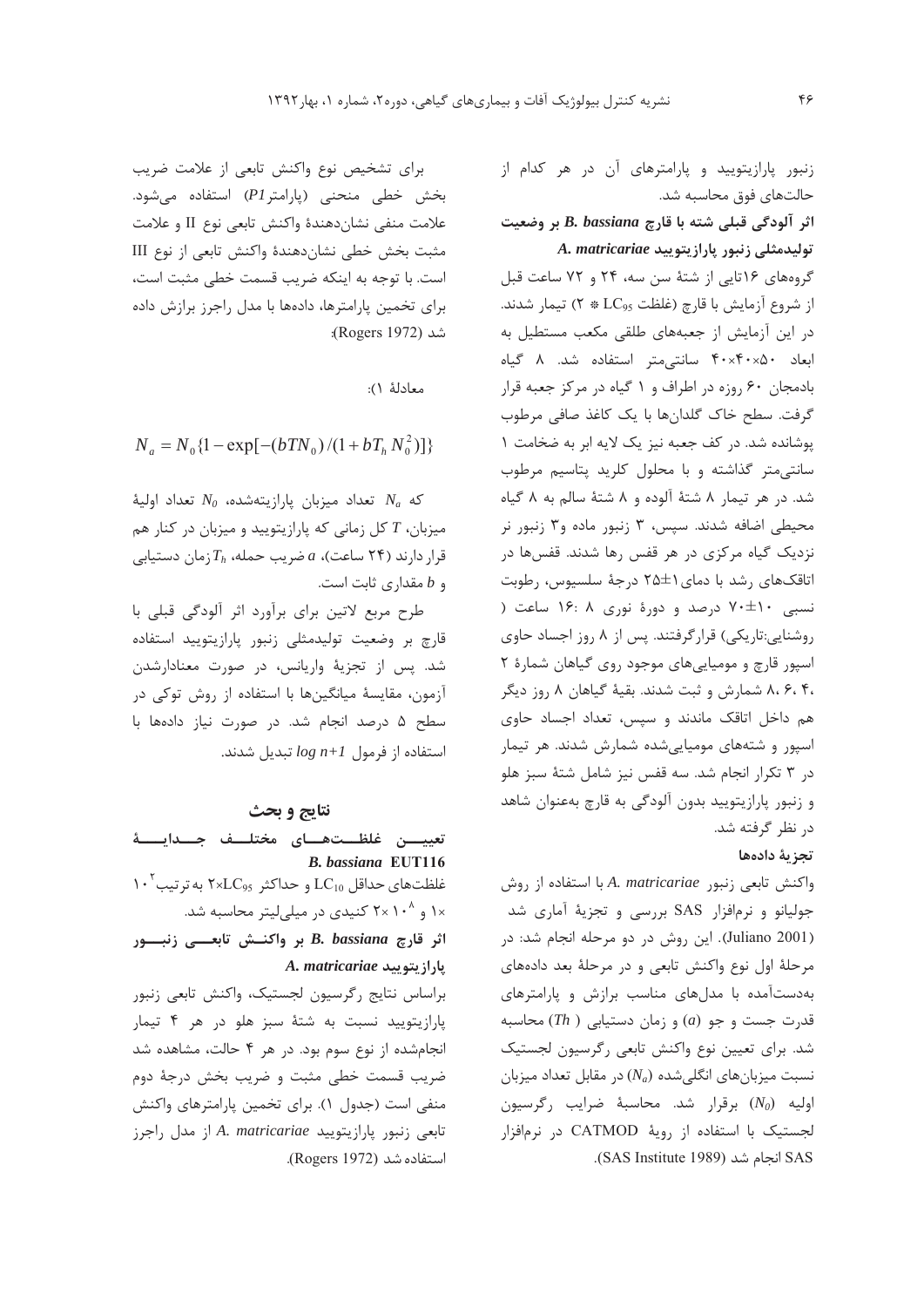یارامترهای واکنش تابعی مانند نرخ حمله، زمان دستیابی تأثیر منفی داشت. همچنین، باعث کاهش کارایی شکارگر و طولانیشدن زمان جفتگیری شد. نوع واكنش تابعي تحت تأثير سم حشرهكش از نوع ٢ به ۴ تغيير يافت. هرچند سم سايپرمترين به مرگ سريع سن شکارگر در مزرعه منجر نمی شود؛ بر شکارگری و بيولوژي آن اثر مي گذارد (Claver et al. 2003). در حالی که، پرخوری کفشدوزک شکارگر Coccinella .undecimpunctata L تحت تأثير سم حشرهكش انتخابی یری میکارب قرار نگرفت (Moura et al. 2006). همانطور که نتایج حاضر نشان میدهند، دز زيركشندگي قارچ بيمارگر B. bassiana تأثير منفي بر A. matricariae نوع واكنش تابعى زنبور يارازيتوييد نداشته است.

ترسیم تعداد شتهٔ انگلے شده در مقابل تراکمهای اوليهٔ شتهٔ سبز هلو نيز واكنش تابعي نوع سوم را نشان داد که در آن با افزایش تراکم میزبان، میزان انگلیشدن بهطور وابسته به تراكم افزايش يافت و به شكل تابعى موجی به مجانب نزدیک شد. پس از آن، با افزایش تراكم، نسبت شتههـاى انگلى شــده كاهــش يافت (شکلهای ۱ تا ۴). در میان بسیاری از عوامل تثبیت کننده پویایی جامعه، برهم کنشهای بیولوژیکی غیرخطی مانند واكنش تابعى نوع ٣ از خصوصيات اصلى به حساب میآیند (Mitsunaga and Fugii 1999). در بررسی اثر دز زیر کشندگی حشرهکش سایپرمترین بر واکنش تابعی، رفتار شکارگری و جفتگیری سن شکارگر Acanthaspis pedestris (Stål) شدت رفتارهای غیرطبیعی با افزایش غلظت سم، افزایش یافت و بر

جدول ١. نتايج تجزية ركرسيون لجستيك واكنش تابعي زنبور پارازيتوييد Aphidius matricariae در وضعيتهاى مختلف آلودكي  $\emph{Beaweria}$  میں: ملو $\emph{Myzus}$  persicae نحوی و شتهٔ سبز هلو  $\emph{Myzus}$  با قارچ بیمار گر

| مقدار P                           | مربع کای                | خطای استاندارد                             | برآورد                                                | پارامتر  | وضعيت آلودگي |
|-----------------------------------|-------------------------|--------------------------------------------|-------------------------------------------------------|----------|--------------|
| $\langle \cdot   \cdot \rangle$   | 9/99                    | $\cdot$ /٣٩٧٣                              | $-1/777\lambda$                                       | ثابت     | (Am)(Mp)     |
| $\langle \cdot   \cdots \rangle$  | $1Y/\Lambda$ ۳          | .  .94.                                    | $\cdot$ /۲۷ $\cdot$ )                                 | خطی      |              |
| $\langle \cdot   \cdot \rangle$   | 1.18                    | .7.799                                     | $- \cdot / \cdot \cdot \wedge \wedge \wedge$          | درجه دو  |              |
| $\langle \cdot   \cdot \rangle$   | Y/99                    | . / 74                                     | .4.1.99                                               | درجه سه  |              |
| $\langle \cdot   \cdot \rangle$   | 1.71                    | $\cdot$ /٣٩٧٣                              | $-1/7990$                                             | ثابت     | (AmBb)(Mp)   |
| $\langle \cdot   \cdots \rangle$  | 18/70                   | $\cdot$ / $\cdot$ $\epsilon$ $\tau$ $\tau$ | $\cdot$ / $\uparrow$ $\uparrow$ $\uparrow$ $\uparrow$ | خطى      |              |
| $\langle \cdot   \cdot \rangle$   | 9/15                    | . / 797                                    | $ \cdot$ $\cdot$ $\vee$ $\vee$ $\vee$                 | درجه دو  |              |
| $\langle \cdot   \cdot \Delta$    | 918                     | $\cdot/\cdot\cdot\cdot\cdot\tau$ ۴         | $-\cdot/\cdot\cdot\cdot\mathcal{S}$                   | در جه سه |              |
| .1.557                            | Y/Y                     | $\cdot$ /٣٧٨٣                              | $-1/\gamma \cdot \Delta \Upsilon$                     | ثابت     | (Am)(MpBb)   |
| $<\!\!\cdot\!/\!\cdot\!\!\!\!/\;$ | $F/\Delta Y$            | $\cdot$ / $\cdot$ $\Delta$ $\sqrt{2}$      | .11779                                                | خطى      |              |
| $<\!\!\cdot\!/\!\cdot\!\!\!\!/\;$ | $9/7$ .                 | .7.7.19                                    | $-1.1.990$                                            | درجه دو  |              |
| $\langle \cdot   \cdot \rangle$   | 15.6                    | $\cdot/\cdot\cdot\cdot\cdot\tau$           | $\cdot/\cdot\cdot\cdot\vee\Delta$                     | درجه سه  |              |
| $\langle \cdot   \cdot \Delta$    | ۵۱۶۸                    | $\cdot$ /٣٨٨١                              | $-19707$                                              | ثابت     | (AmBb)(MpBb) |
| $<\!\!\cdot\!/\!\cdot\!\!\!\!/\;$ | $Y/\lambda Y$           | .4.019                                     | .71109                                                | خطى      |              |
| $\langle \cdot   \cdot \rangle$   | $Y/\mathfrak{F}\Lambda$ | . / 779                                    | $-1$                                                  | درجه دو  |              |
| $\langle \cdot   \cdot \rangle$   | 9/9.                    | . / 77                                     | .4.1.99                                               | درجه سه  |              |

Am: زنبور پارازيتوييد Mp (Aphidius matricariae. شتهٔ سبز هلو Bb (Myzus persicae. قارچ Bb الثارتوييد Beauveria

که زنبور آلوده و شتهٔ سالم بود (جدول۲). هرچند ثابت حمله در تیماری که تنها زنبور پارازیتویید تحت تأثیر قارچ بوده است، نزدیک به حالتی است که زنبور و شته هــر دو سـالــم بودەاند. كفشــدوزک شكــارگــر Serangium parcesetosum Sicard تيمارشده باقارچ Paecilomyces fumosoroseus شكار را در نرخ مشابه با شاهد مصرف می کند که بهطور معنادار بیشتر از نرخ

همچنيـــن، نتايـــج نشـــان داد زنبـــور پارازيتوييـــد A. matricariae بیشترین کارایی برای انگلــی *کــر*دن شتهٔ سبز هلو زمانی را دارد که هم زنبور پارازیتویید و هم شتهٔ سبز هلو تحت تأثير قارچ نباشند. ثابت حمله يا قدرت جست و جوگری پارازیتویید در این حالت بیشتر از مقادیر متناظر در سه حالت دیگر بود؛ البته حدود اطمینان ۹۵ درصد این پارامتر با حالتی همپوشانی دارد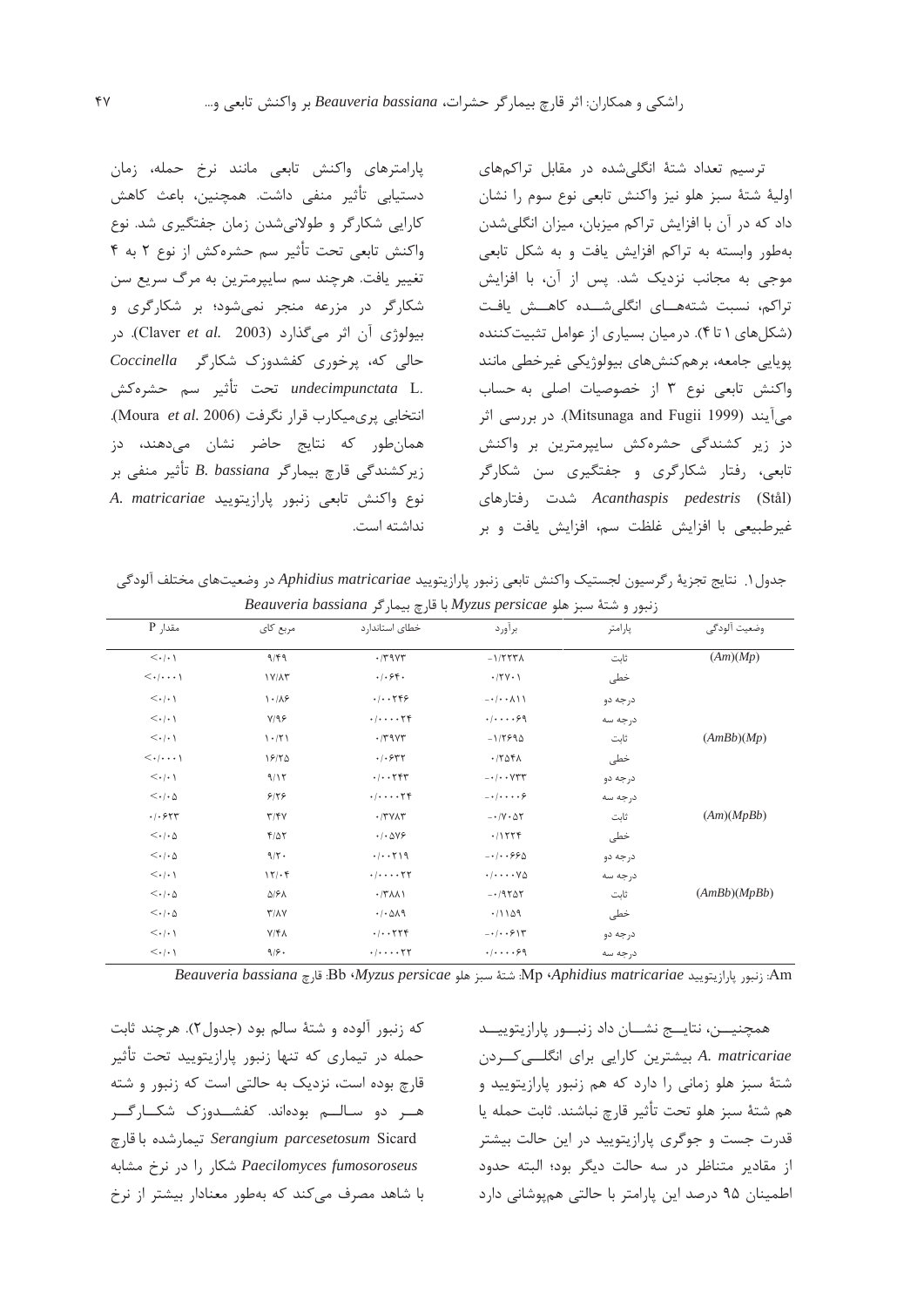B. bassiana، ۶۸ درصد مرگ در مراحل لاروی .Poprawski et al. 1998) کفشدوزک ایجاد کرد شکارگری (تعداد شکار به ازای هر شکارگر در هر روز) شكار تيمارشده با B. bassiana است. در اين مورد نيز دز اثری بر نتایج نداشت. تغذیه روی شکار آلوده به قارچ

جدول ۲. برآورد پارامترهای واکنش تابعی زنبور پارازیتویید Aphidius matricariae در وضعیتهای مختلف آلودگی زنبور و شتهٔ سبز هلو Myzus persicae با قارچ بیمار گر Beauveria bassiana با استفاده از مدل راجرز

| محدودة اطمينان ۹۵ درصد               |                                           | خطای استاندار د                           | براورد                      | پارامتر | وضعيتهاى مختلف ألودگى |  |
|--------------------------------------|-------------------------------------------|-------------------------------------------|-----------------------------|---------|-----------------------|--|
| سطح پایین                            | سطح بالا                                  |                                           |                             |         |                       |  |
| . / 77                               | $. / \, \Delta f$                         | . 1. 9                                    | $. -$                       | b       | (Am)(Mp)              |  |
| 4.77                                 | .791                                      | .7.5                                      | .754                        | $T_h$   |                       |  |
| $. -74$                              | $\cdot$ / $\cdot$ $\cdot$ $\cdot$ $\cdot$ | $\cdot$ / $\cdot$ $\cdot$ 9               | $. -$                       | b       | (AmBb)(Mp)            |  |
| .77YY                                | .401.                                     | .1.77                                     | .7999                       | $T_h$   |                       |  |
| $\cdot/\cdot\cdot\cdot$ $\mathsf{y}$ | $\cdot$ / $\cdot$ $\cdot$ 9               | $\cdot$ / $\cdot$ $\cdot$ $\cdot$ $\cdot$ | $\cdot$ / $\cdot$ $\cdot$ 6 | b       | (Am)(MpBb)            |  |
| .715                                 | .199.                                     | .799                                      | $\cdot$ /۴ $\cdot$ $\circ$  | $T_h$   |                       |  |
| $\cdot/\cdot\cdot\cdot$ $\Upsilon$   | $\cdot$ / $\cdot$ $\cdot$ 9               | $\cdot$ / $\cdot$ $\cdot$ \               | $\cdot/\cdot\cdot\cdot$ Y   | b       | (AmBb)(MpBb)          |  |
| .19A                                 | $\cdot$ / $\Lambda\Delta\cdot$            | $\cdot$ /18                               | $\cdot/\Delta$ \ $\cdot$    | $T_h$   |                       |  |

Am: زنمو باراز بتوبيد Mp (Aphidius matricariae. شتهٔ سبز هلو Bb (Myzus persicae، قارچ Bb (Midius matricariae،

Lecanicillium lecanii جدايه قارچ (.Zimm) نسبت به مراحل مختلف کفشدوزک شکارگر Delphastus catalinae (Horn) بهطور معنادار متفاوت بود؛ بهطوری که، سمیت آنها نسبت به لاروها بیشتر از افراد کامل بود. کاربرد این سموم بهشدت بر رفتار کاوشگری و تغذیه کفشدوزک شکارگر آفت (Gennadius) Bemisia tabaci تحت شرايط آزمايشگاهي تأثير گذاشت و در شرایط مزرعهای، ظرفیت تغذیهای لاروها و افراد كامل را كاهش داد. همچنين، سموم با غلظت ۴۰۰ppm بهطور معنادار باروری و طول عمر کفشدوزک شکارگر را كم كردند. سموم استخراجشده از L. lecanii با ايجاد اثر مخرب بر ظرفیت کاوشگری و واکنش تابعی کفشدوزک، باعث طولانیترشدن زمان دستیابی شدند. پس از تیمار با سموم استخراجشده از L. lecanii با درو سن دوم طولانیترین زمان دستیابی را از خود نشان داد که نشاندهندهٔ حساسیت بیشتر لاروهای سن دوم به سموم است. بنابراین، باید از پاشش قارچهای بیمار گر یا سموم آنها در زمان حضور مراحل لاروی کفشدوزک شکارگر Delphastus catalinae (Horn) در مزرعه خودداری کرد (Wang et al. 2005).

بهطور مشابه در این تحقیق، بیشترین مقدار زمان دستیابی در تیماری بود که زنبور پارازیتویید و شتهٔ سبز هلو هر دو تحت تأثير قارچ قرار گرفتنـــد که اين مقدار بیشتر از حالتے بود که تنهــا زنبور در معــرض

همچنین، برازش مدل راجزر به دادههای و اکنش تابعی در تیمار زنبور پارازیتویید و شتهٔ سبز هلو هر دو سالم با مقدار بیشتر ضریب تبیین  $(R^2)$  (۹۸ درصد) نسبت به تیمار تنها زنبور پارازیتویید تحت تأثیر قارچ (۹۱درصد) بوده است. کمترین مقدار ثابت حمله با کمترین مقدار ضریب تبیین (۷۳درصد) در حالتی بود که زنبور پارازیتویید و شتهٔ سبز هلو، هر دو تحت تأثیر قارچ بودند. مقدار ثابت حمله در تیماری که تنها شتهٔ سبز هلو تحت تأثير قارچ بود با ضريب تبيين بيشتر (۷۸درصد)، نزدیک به حالتی بود که هر دو تحت تأثیر قارچ بودهاند. در تحقیق دیگر ثابت شد که آلودگی تنها Metarhizium anisopliae var. ملخ صحرايي به قارج acridum باعث القاى تغييرات رفتارى در آن قبل از مرگ بر اثر قارچ میشود؛ بهطوری که، آلودگی ممکن است باعث افزایش حساسیت میزبان به شکارگر شود. افزایش حرکت ملخها (۳ روز پس از آلودگی) ممکن است آنها را بیشتر در معرض دید شکارگرها قرار دهد. در مراحل انتهایی آلودگی، تمایل و قدرت ملخها برای فرار از حمله شکارگر کاهش می یابد که بهطور عمده می تواند به دلیل تخریب بافتهای میزبان در مراحل انتھایی آلودگی باشد (Arthurs and Thomas 2001). این امر میتواند بیشتربودن مقدار ثابت حمله، زمانی که شتهٔ سبز هلو تنها در معرض آلودگی قارچی بوده را توضيح دهد.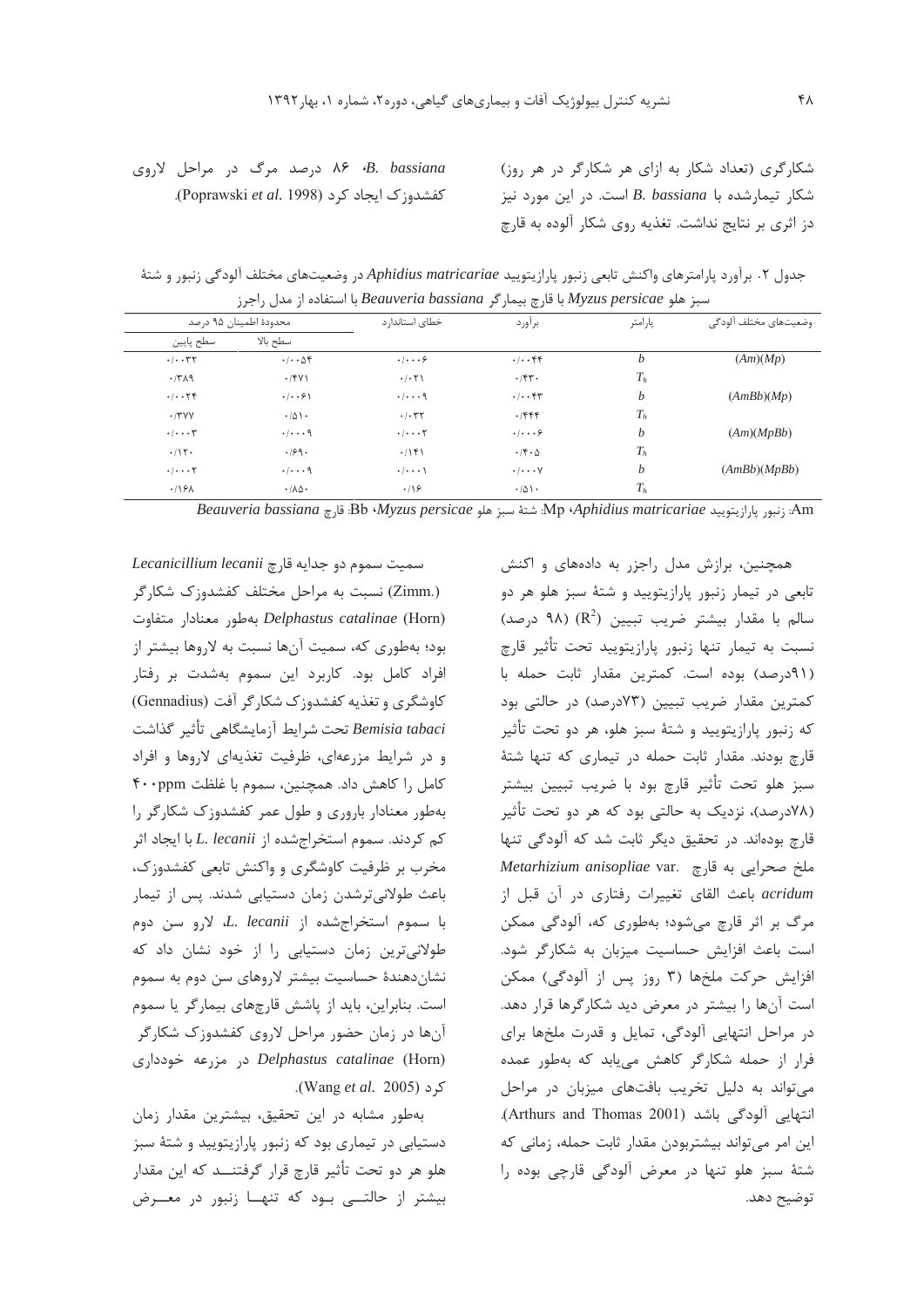

شکل ۱. واکنش تابعی زنبور پارازیتویید Aphidius matricariae نسبت به تراک<sub>ه</sub>های مختلف شتهٔ Myzus persicae زمانی که زنبور و شته د. معرض دوز زبرکشندگی (۲۰۲۲ کنیدی د. میلرلیت) بودند.



شکل ۲. واکنش تابعی زنبور یارازیتویید *Aphidius matricariae ن*سبت به تراک<sub>ه</sub>های مختلف شتهٔ *Myzus persicae ز*مانی که زنبور در معرض دوز زبرکشندگی (۲×۲۰<sup>۲</sup> کنیدی در میلے لیتر) ولی شتهها سالم بودند.



شکل ۳. واکنش تابعی زنبور یارازیتویید Aphidius matricariae نسبت به تراکمهای مختلف شتهٔ Myzus persicae زمانی که زنبور و شتهها سالم بودند. .

قارچ B. bassiana بوده است. البته، حدود اطمينان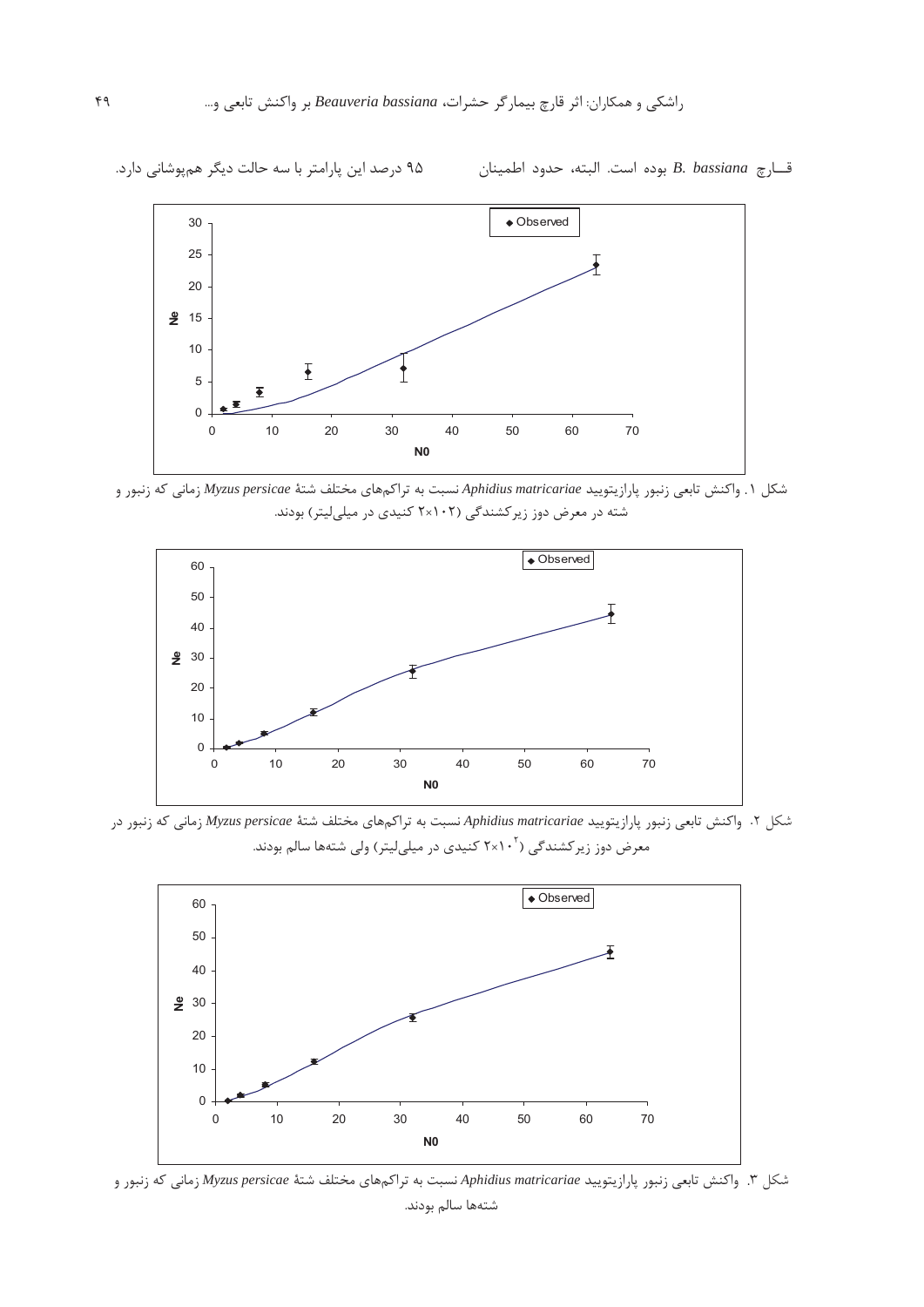

شکل ۴. واکنش تابعی زنبور پارازیتویید Aphidius matricariae نسبت به تراکمهای مختلف شتهٔ Myzus persicae زمانی که زنبور سالم ولی شتهها در معرض دوز زیرکشندگی (۲۰۲×۲ کنیدی در میلی لیتر) بودند.

برآورد اثر آلودگی قبلی شته با قارچ B. bassiana بر وضعیت تولیدمثلی زنبور پاراز یتوئید A. matricariae مرحلهٔ آلودگی شتهٔ سبز هلو، بر تعداد مومیایی تولیدشده پس از ۱۶ روز اثر معنادار داشت (P<۰/۰۵ و Fr<sub>1</sub>y = ۶۳/۵۲) (شکل۵). میانگین تعداد مومیایی های بهدستآمده از شاهد (شتهٔ سبز هلو و زنبور پارازیتویید)، انگلی شده با پارازیتویید، ۲۴ و ۷۲ ساعت پس از آلودگی شتهها با قارچ به ترتیب برابر با ۱۴/۳۳±۲/۸۶ و ۰۱۶۶±۲/۱۳ و ۶/۶۶±۱/۳۳ بود.

این مسئله نشان می۵هد که پیشرفت آلودگی سبب غلبهٔ قارچ بر پارازیتویید و کاهش تولیدمثل آن شده است. بهطور مشابه، قارچ Pandora neoaphidis Remaudiere & Hennebert بهطور معنادار تعداد Aphidius ervi Haliday دنبور پارازیتویید را کاهش میدهد که این مسئله نتیجهٔ رقابت این دو دشمن طبیعی و غلبهٔ قارچ بیمارگر بر زنبور پارازیتویید بر سر منبع غذایی، یعنی شتهٔ میزبان است. موفقیت قارچ بیمارگر در تیمار حاوی شتههای آلوده ۷۲ ساعت قبل از ورود پارازیتویید نسبت به زمان ۲۴ ساعت بیشتر بود. نتیجهٔ رقابت درون رستهای میان زنبور پارازیتویید و قارچ بيمار گر بەشدت تحت تأثير زمان آلودگي با قارچ يا

تخم یزی زنبور پارازیتویید است (Baverstock 2004). پس از گذشت ٨ روز از شروع آزمايش، تعداد اجساد شتهٔ حاوی اسپور قارچ در مراحل آلودگی مختلف دارای تفاوت معنادار بود (٢٠/٠١) P<٠/٢ و ٧٣/٠٠= ٢٢,٢ (شكل ٤). میانگینهای تعداد اجساد شتهٔ حاوی اسپور قارچ عبارت از ۱۳±۱،۲۵ ۱۴۵±۱۰/۶۶ و ۷/۳۳±۰/۸۸ به ترتیب در فواصل زمانی ۴۲، ۴۸ و۲۴ ساعت بود. همچنین، ۱۶ روز یس از شروع آزمایش، در تعداد اجساد شتهٔ حاوی اسپور قارچ تفاوت معناداری در مراحل آلودگی مختلف شته  $(F_{\gamma_{9}Y} = \lambda \cdot \lambda \cdot - P \leq F_{\gamma_{1}Y} = \lambda \cdot \lambda \cdot \lambda \cdot P$ و ۱۵۰۱/۰۰ (شکل) میانگینهای تعداد اجساد حاوی اسپور قارچ در فواصل زمانی ۷۲، ۴۸ و ۲۴ ساعت به ترتیب ۲/۰۸±۲۴،  $.441$  / + ٢٢/٣٣ و ٢٢/٣٣±٢/٠٢ بود.

دلیلی که میتوان برای کاهش تولیدمثل پارازیتویید A. matricariae ذکر کرد این است که یارازیتویید در حال تخمریزی می تواند میزبانهای آلوده را تشخیص دهد. تغییرات فیزیولوژیکی در میزبان آلوده به قارچ ممکن است موجب کاهش تولید کاپرومونهای تماسی شتهٔ میزبان در ارتباط با رفتار تخم ریزی پارازیتویید شود. بهطوری که، زنبور پارازیتویید Aphidius rhopalosiphi نیز از تخمریزی در مـراحل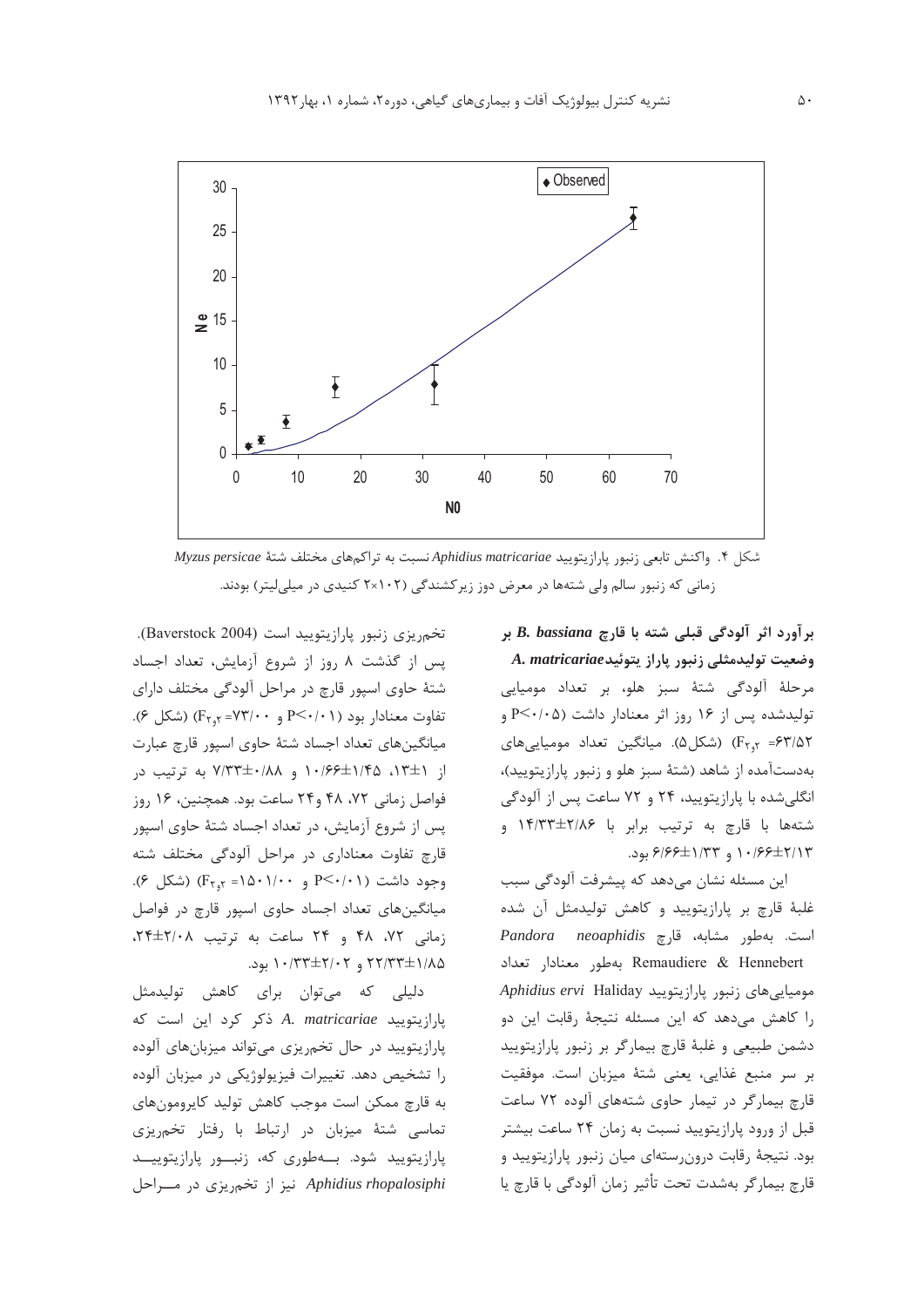ياباني آلودگي شتهٔ ميزبان *Metopolophium dirhodum*  1 9,,D *Pandora neoaphidis* ( (Walker)

-Brobyn *et al.* 1988



شکل ۵. میانگین تعداد مومیاییهای تولیدشدهٔ زنبور پارازیتویید Aphidius matricariae بعد از گذشت ۱۶ روز در قفسهای حاوی شتهٔ سالم، شتهٔ آلوده با قا<sub>ر</sub>چ K *Beauveria bassiana ک*ا و ۷۲ ساعت قبل از رهاکردن زنبور پارازیتویید. \* میانگین با حروف مشابه از .<br>نظر آماري اختلاف معنادار ندارند (آزمون توكي ۹٬۰۰۵). .



شکل ۶۰ میانگین تعداد اجساد شتهٔ حاوی اسپور قارچ بهدستآمده پس از ۸ و ۱۶ روز در قفسهای حاوی شتهٔ آلوده با قارچ :("6h%7" o" \* ;*Aphidius matricariae* 0:"\$\*:',1"&:C\*P.)"/r% *Beauveria bassiana* نظر آماري اختلاف معنادار ندارند (آزمون توكي ۹٬۰۰۵). .



#### **REFERENCES**

**Arthurs E, Thomas MB** (2001) Behavioural changes in *Schistocerca gregaria* following infection with a fungal pathogen: implications for susceptibility to predation. Ecological Entomology 26: 227-234.

**Baverstock J** (2004) Interactions between aphids, their insect and fungal natural enemies and the host plant. Ph.D., University of Nottingham, Leicestershire, UK.

**Brobyn PJ, Clark SJ, Wilding N** (1988) The effect of fungus infection of *Metopolophium dirhodum* (Hom.: Aphididae) on the oviposition behaviour of the aphid parasitoid *Aphidius rhopalosiphi* (Hym.: Aphidiidae). Entomophaga 33: 333-338.